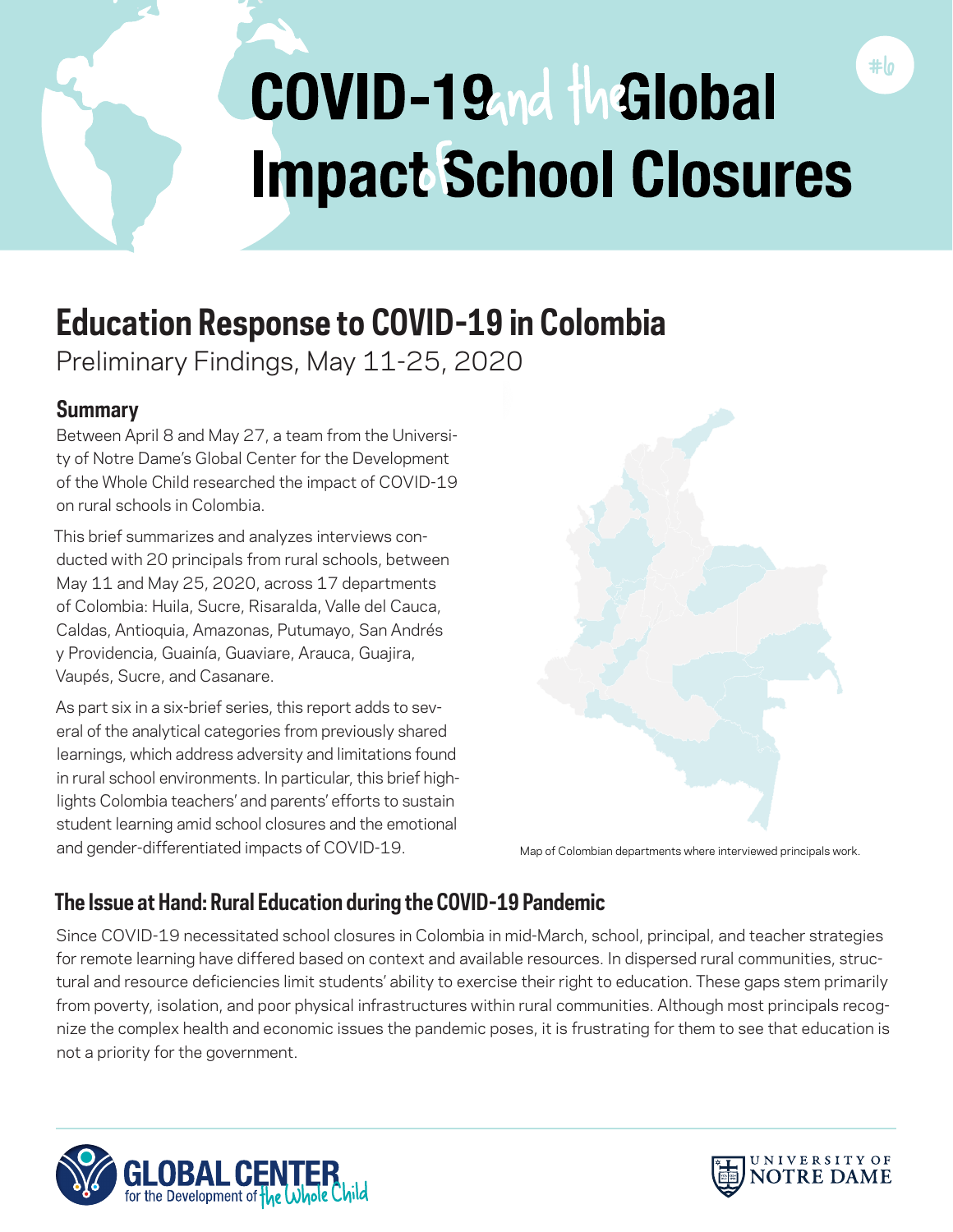*"The government speaks very nicely; they sign all these rules and regulations, but I have to ask myself: how many rural schools actually have connectivity? How many students can access a computer, a tablet, [or] a cell phone? The answer to all these questions is a minimal number." —Leonardo García* 

The lack of support from the government amplifies the frustrations of principals who have expressed that themselves and their teachers are solely responsible for the continuity of student education, which means the continuity of education is dependent on the resource and time capacity of principals and teachers. Ultimately, the COVID-19 pandemic has exposed the reality of structural frailties, which have not but must be addressed by the government.

*"The first thing that the government did was to send us decrees, resolutions, and guidelines for us to follow. They asked us to make a contingency plan and send it to them, so they could be aware of how we were going to deal with the pandemic. I don't think it should have been like this because they are our bosses and should have given us more support, a more forceful guide. We have tried to continue our work the best we can." —Julieta Hooker*

# **School Closures in Colombia and Limitations to Accessing Education**

The COVID-19 pandemic affects access to education for children and adolescents from rural areas in several ways. Many students are unable to participate in online learning due to limited internet availability and a lack of electronic devices. These two issues have led to the impossibility of establishing a distanced learning model, ultimately leading to gaps in student education. While the Ministry of Education has developed digital platforms and educational material to incentivize online learning, a very limited number of rural schools have been able to implement the digital strategies. In most of the regions, creative strategies to distribute material have been developed, and these improvisations are what have allowed for the continuity of education.

The use of WhatsApp has allowed teachers to maintain contact with parents and students via messages, videos, and calls. This strategy was initially devised as a mechanism to keep parents and students connected with the school.

*"We communicate with them [parents and students] via WhatsApp. Those that don't have the app or phones receive physical guides. Around 50% of our students cannot access WhatsApp: of those, we have not been able to reach around 25% to 35% through [learning] guides." —Aristolo Figuero*

However, even hybrid systems that leverage WhatsApp and physical learning guides are not feasible in many remote communities. For indigenous populations, such as those that reside in the Amazonas department of Colombia, school closures have made it impossible to continue the education process as families in the jungle are often dispersed, and river transportation is the only way to reach them.

*"You have to travel about 3 to 4 hours down the river with an outboard engine. There is no access by land. The weather makes travel harder, and it might take you 2 to 3 days to reach these towns in the winter. Currently, we have no communication with them; it is complicated to send them school guides. We are waiting for the department of education to support us in the logistics..." —Luis Fernando Rojas*

Due to issues in resource distribution at the political level, some educational institutions were not able to begin the 2020/2021 school year remotely. In the absence of necessary resources, these schools have not been able to develop contingency plans to maintain educational standards.

*"Today, more than 70% of the students have not started their schooling because we have not been able to reach them with the guides. There are approximately eight small schools in this situation, and I say "small schools" because they have about 10- 15 students. Another one of our schools is currently looking for teachers, and they have not started either. I think around 15 schools have not started either because the teachers have not arrived, or they do not have the minimum resources available to do so. These are all issues that I must consider in the report that I will send to the secretary of education because those schools feed children." —Elkin Granda*

In some regions, the educational process has become individualized, so teachers manage to develop strategies that allow them to differentiate learning materials and support students. Some teachers have decided to make visits to student communities, not only to maintain relationships but to follow-up on the completion of guides.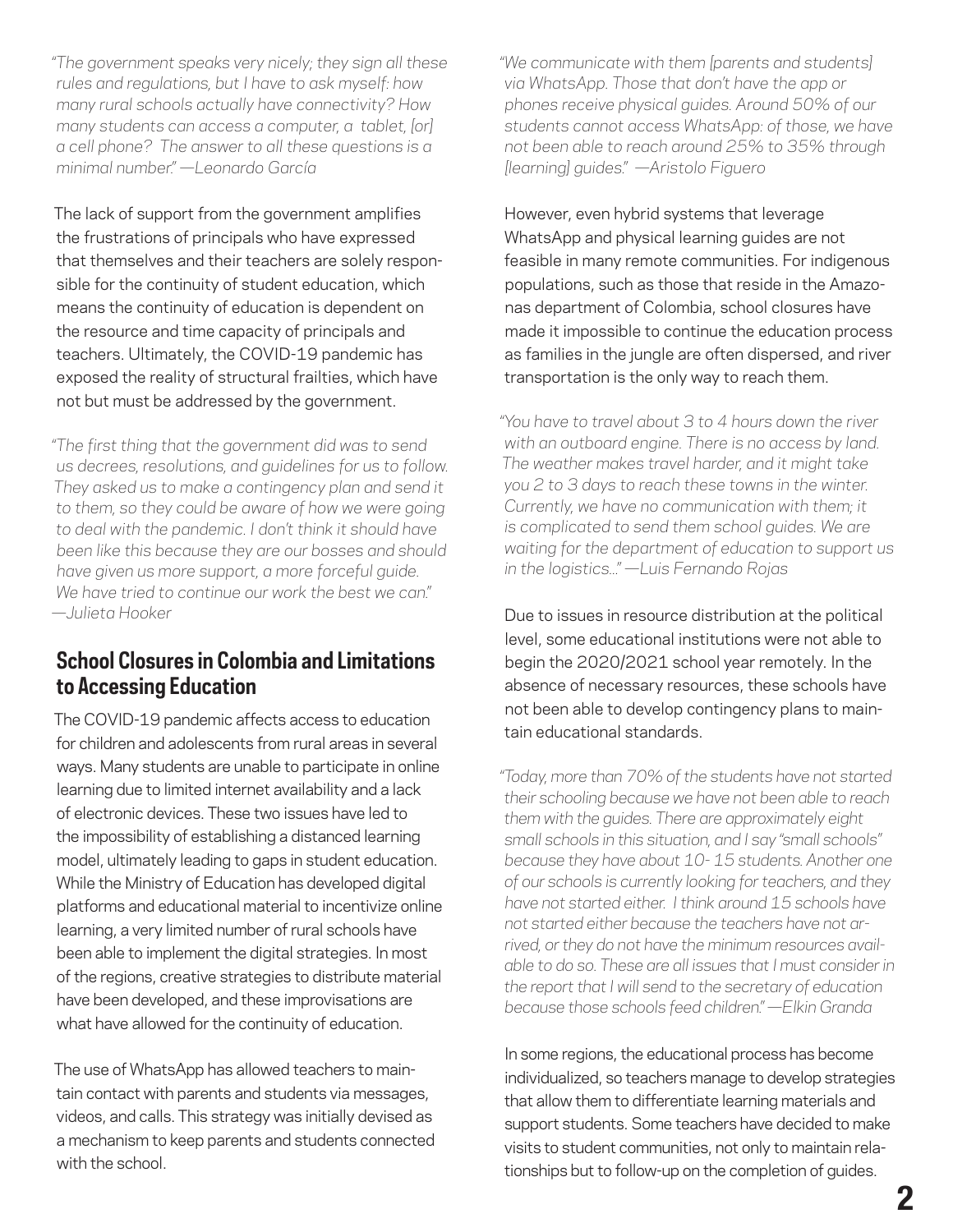*"The advantage is that in the smaller towns, the teachers live there and have been able to make direct contact with students. This makes the tracking of guides and engagement easier." —Jorge Valencia*

*"Although the mandate is to stay at home, I have two teachers, who go, very responsibly, to the different communities to talk to the children and the parents. They take all the precautions but continue to go because they know the check-ins are necessary for not just the students but the parents as well. It is a challenge. I sometimes argue with the teachers because they are taking a considerable risk. I tell them they are not superman. But for them, this needs to happen, so the children stay engaged. " —Jorge Valencia*

### Teachers and principals have felt the responsibility to maintain the educational process even when it means using their own resources and money.

*"I tell you in all sincerity that we are taking the burden of doing all the things that the government should do. We are buying gels, soaps, and everything to give to the communities. We go, deliver the guides, and answer questions. We try to do it as quickly as we can. Colleagues are emotionally affected, especially since there is no place to go if we get sick." —Felix Daniel*

Overall, technological, geographic, and hygienic limitations have put a great strain on the rural school systems in Colombia. However, the principals and teachers are determined to continue the education process through creative distribution of materials and positive interactions with students and their families.

# **The Continuity of the Educational Process**

The continuity of the educational process requires the presence of multiple factors, including internet access, the ability to receive physical materials, and the support of parents or caregivers. The principals experienced different challenges in regards to these factors and have developed creative solutions to address the unique challenges of their students.

I tell you in all sincerity that we are taking the burden of doing all the things that the government should do. **"** 。<br>"

# The Use of Guides and Other Educational Materials

One of the main concerns of educators is the design of learning materials. In the absence of a teacher, learning material must be easy to use, designed to guide students in new material, and anticipate questions.

*"The Ministry of Education gave guidance in the first two weeks. Based on this, we designed a new school methodology. We started by providing more detail in the guides, so students can answer what they are being asked. Additionally, the activities we include are dynamic, and fortunately, we have had a good response." —Adela Ortiz*

However, designing new physical learning materials is not the only obstacle that educators face. During the interviews conducted in the departments of San Andrés and Amazonas, the presence of intense COVID-19 outbreaks raised health alert levels which amplified the impact of utilizing physical guides for learning.

*"We cannot deliver the printed guides because we have several teachers with COVID-19, as well as some administrative personnel. Consequently, we decided on total isolation and working from home… We have never met again. I know there are 5 students with COVID-19. As a result of stigma around the disease, these cases go unreported to avoid being singled out. Therefore, we do not know exactly how many people have the virus in our community [...] " —Helberth Abreo* 

In these cases, the principals have had to make radical decisions such as suspending the exchange of physical material, which affects access to education for students who lack the internet.

### Curriculum Changes to Provide Practical Skills and Reduce Stress

Although many schools use the flexible model *Escuela Nueva*, principals and teachers still had to reimagine a significant amount of their curriculum. They have to take into account concerns such as putting too much pressure on parents and designing materials that are culturally relevant to their communities and feasible to complete with limited resources.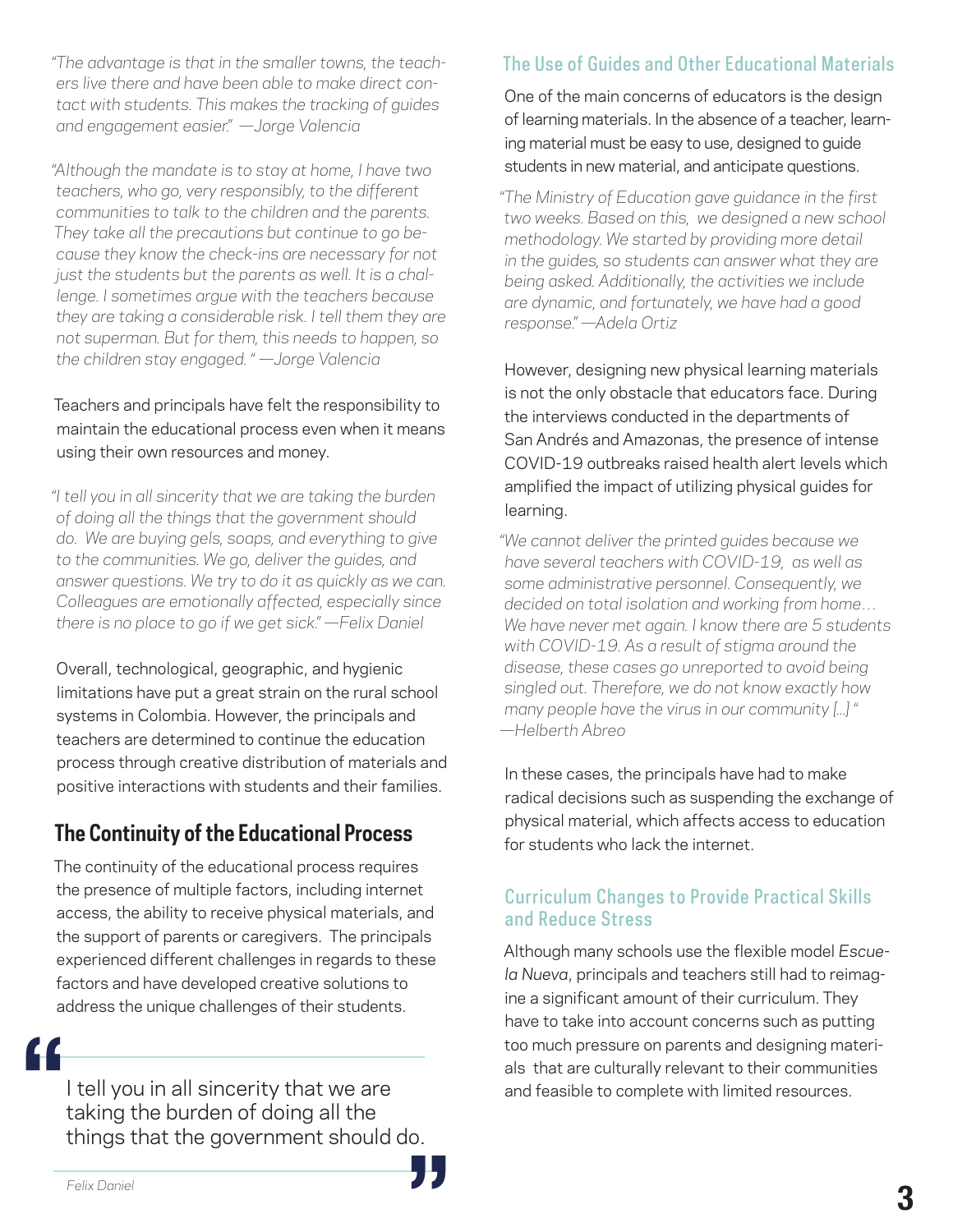*"First of all, I have tried to keep parents from becoming distressed if the child does not understand certain problems. The materials we send to them include all subjects and are designed to draw on strengths from the home. Education must be formative and relies on the available resources in the home." —Jorge Valencia*

In some schools, the materials have been redesigned to include tasks specific to each of their regions, with the aim of skills developing with less disruption and pressure on parents to guide student development.

*"Because we are speaking in their terms, we are using the resources of their regions. We consider the different realities of the indigenous people and their different ethnicities because we know them. We have had to redesign and create workshops to include the indigenous communities' perspectives. Surely after this, we will see the positive results. In terms of a model that we can use in Colombia for inclusivity, we could use this work as a reference in the future." —Felix Daniel Curtidor*

*"The positives I would think include the development of real-life skills for our children. Teachers have focused on reviewing curricula to incorporate themes that will serve students for life as well as things [strategies] they can use to tackle this horrible moment." —Jorge López*

# The Role of Parents in the Continuity of Education

In addition to redesigning the curriculum, educators must consider the practicality of students being at home instead of school while learning. Due to rural routines and the seasonality of crops, children are often involved in specific chores at the expense of studying. To address these risks and maintain a bond with the school, some principals have designed novel strategies to maintain previously cultivated relationships between the school and families.

Most of the principals interviewed shared their concern that although distance education requires support and commitment from parents, requests for support must not burden parents or pressure them into being responsible for the entire process.

**"**

The parent has his or her responsibilities in the fields and in the home. It is not easy<br>for them to support this process.<br>Aristolo Fiaguero for them to support this process.

*"We can't think that we turned the home into a classroom. The parent has his or her responsibilities in the fields and in the home. It is not easy for them to support this process. Especially since many have low levels of schooling. Therefore, the materials that we send must be a practical, fun, and applicable to the daily life of the student. In this way, we hope each family can come out ahead." —Aristolo Fiaguero*

One common challenge is the educational level of the parents. In some regions, the principals mentioned that many parents were illiterate, which is a severe challenge for children.

*"The academic level of most parents is not good; this is not as much of a problem for children in elementary school as it is for students in high school where the academic level is higher. We know this is the reality, and we try to understand the limitations that children have." —Carlos Humberto Serna*

### Strategies to keep parents involved have proved successful in some educational institutions, and, despite difficulties, there has been a high level of participation.

*"We have created strategies with parents, so they can actively participate in the process. For example, we celebrate family days. For mother's day we did a contest on Facebook to search for "mothers with talent." It's a way to celebrate them and to recognize how they are supporting their kids in this process." —Adela Ortiz*

*"There are some parents who are now very receptive and enter into dialogue with the teachers by cell phone or chat. They are truly trying to understand. Before this, some parents had gone up to two semesters without coming to the school to receive the semester's academic report card. Imagine how now, there is no longer the possibility that they do not support the child." —Yairciño Diaz*

### For some principals, the school-family relationship is at the core of student learning at this time.

*"We hope that the parents and the children will not disassociate themselves from the institution. We do not want them to feel that they are alone. We want the father to be a part of the process with the institution. Even if the doors of the institution are closed, the presence of the school should be felt at home, through different forms of communication." —Adela Ortiz*

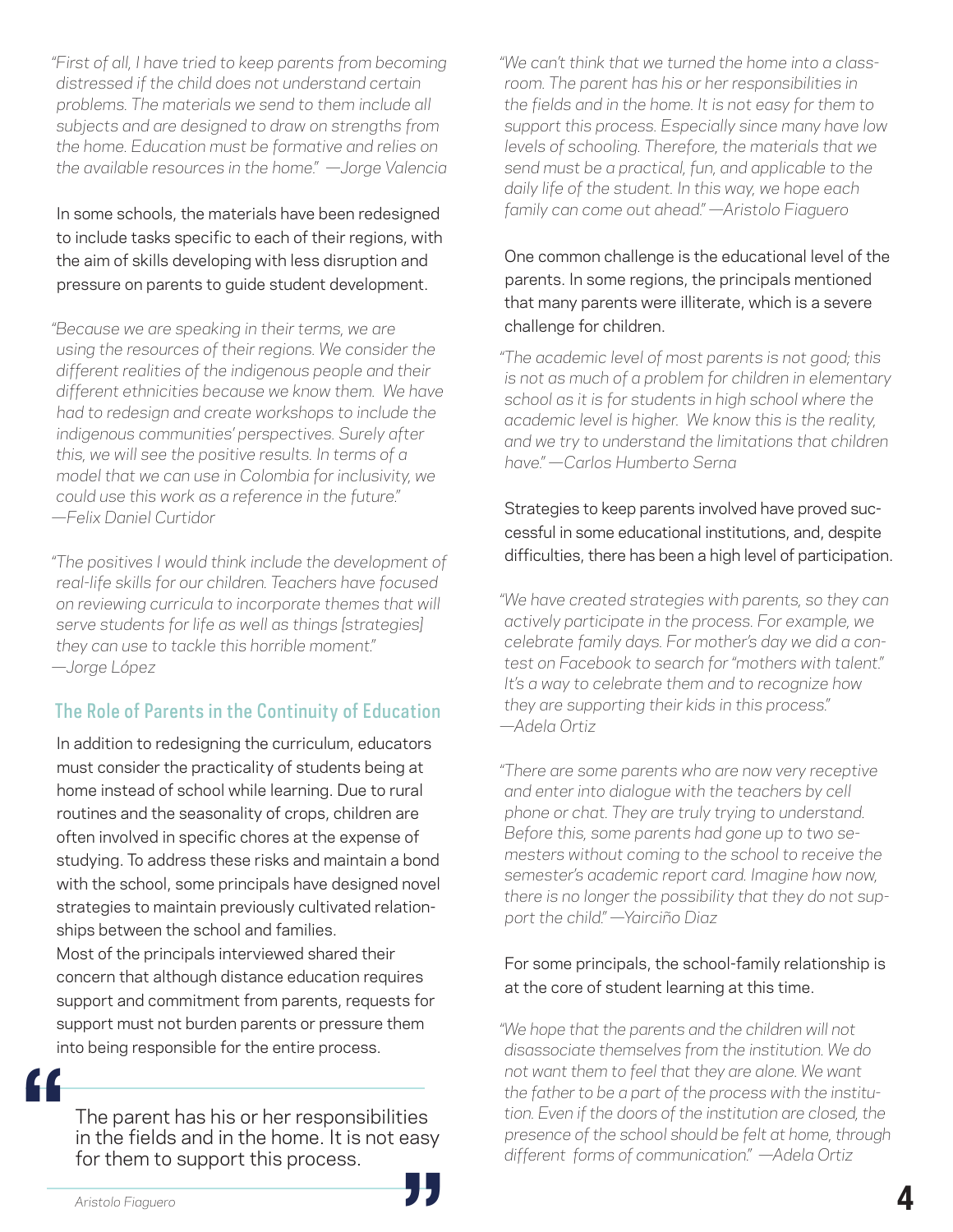### The Overall Quality of the Education Process

The principals, teachers and institutions show a deep commitment to the continuity of education despite the adverse circumstances experienced by rural communities during the COVID-19 pandemic. They share the impression that the strategies implemented are useful to maintaining an active connection between students and their education. However, they are not naive to the fact that the quality of education has dwindled amidst the COVID-19 pandemic.

*"Historically, the level of quality education has been in question, not only in the rural areas but elsewhere in Colombia and Latin America. In light of COVID-19, I think that the educational quality will not be the best for everyone and even less so in rural areas. This is not only because of the economic gap between students in urban and rural areas but also because of the different ways people were able to implement this distance learning. In a classroom, the teacher explains and asks, and in the end, some doubts get solved. Imagine this dynamic in the house: children are alone, and there is no way to help them. Indeed, I think that in 2020 the quality of work will be diminished, regardless of whether it is in August or September that we return to face-to-face instruction." —Yairciño Díaz*

# **Concerns, Consequences, and Long-Term Risks**

### Back to School

The return to school is a major concern for students, teachers, and principals. In part, the concern stems from the knowledge gaps that will need to be overcome. In many cases, educators will have to face the return of those students who remained stagnant in their academic growth due to geographical distance or the absence of technology.

*"We have received comments from unmotivated students and parents who say 'This is very difficult; this is a lot of work and a lot of content outside of what we already do in the house.' They say they will instead study next year. These comments have reached the teachers, and we are concerned about the quality of life of these students. There is significant concern over the demotivation of students and parents. School closures have changed all of our habits, and for parents, they now have to be aware of so much more." —Cesar García*

The principals also expressed concerns over the intense but necessary preparations for in-person learning to become a reality.

*"What we need is support for health safety measures. For example, children have to use bottles for hand washing as we don't have water for the bathrooms. We have very few resources to buy the proper hygiene tools like antibacterial soap. The resources we have are not sufficient. We also need to fix the classrooms because when it rains, it is extremely cold, and when it does not rain, the heat is unbearable. Also, just imagine controlling young children who are used to being close to each other." —Yairciño Díaz*

### Regression and Dropout

Nearly all of the principals considered an increased drop-out rate to be the most severe consequence of school closures. According to the principals, the reasons for students dropping-out are multi-dimensional including parents' fears and the lack of support children have at home.

*"A couple of days ago, I received a call from a father who wanted to withdraw his three children. I told him to please not do it. I told him I would talk to his children's teachers so that they could be more attentive and call him. The gentleman said that he had no way of helping his kids: he knew nothing. It is difficult for the parents to help their children with the guides. He at least called. We are doing what we can." —Jorge Valencia*

*"A big concern we have now is school dropout because we know it's going to be high nationally. Parents are looking at the workshops and guides more as problems rather than solutions." —Elin Rentería*

### Some principals think that desertion may result from parental decisions to protect children from the uncertainty around the pandemic.

*"I know that when face to face instruction is established, 15 to 20% of the students will not return to the classroom. Parents in the area will not send the child to school with the apology that they could be infected." —Aristobulus Fia*

Frequently, principals and teachers in these communities develop close ties with the families. They try to foster these relationships through visits to the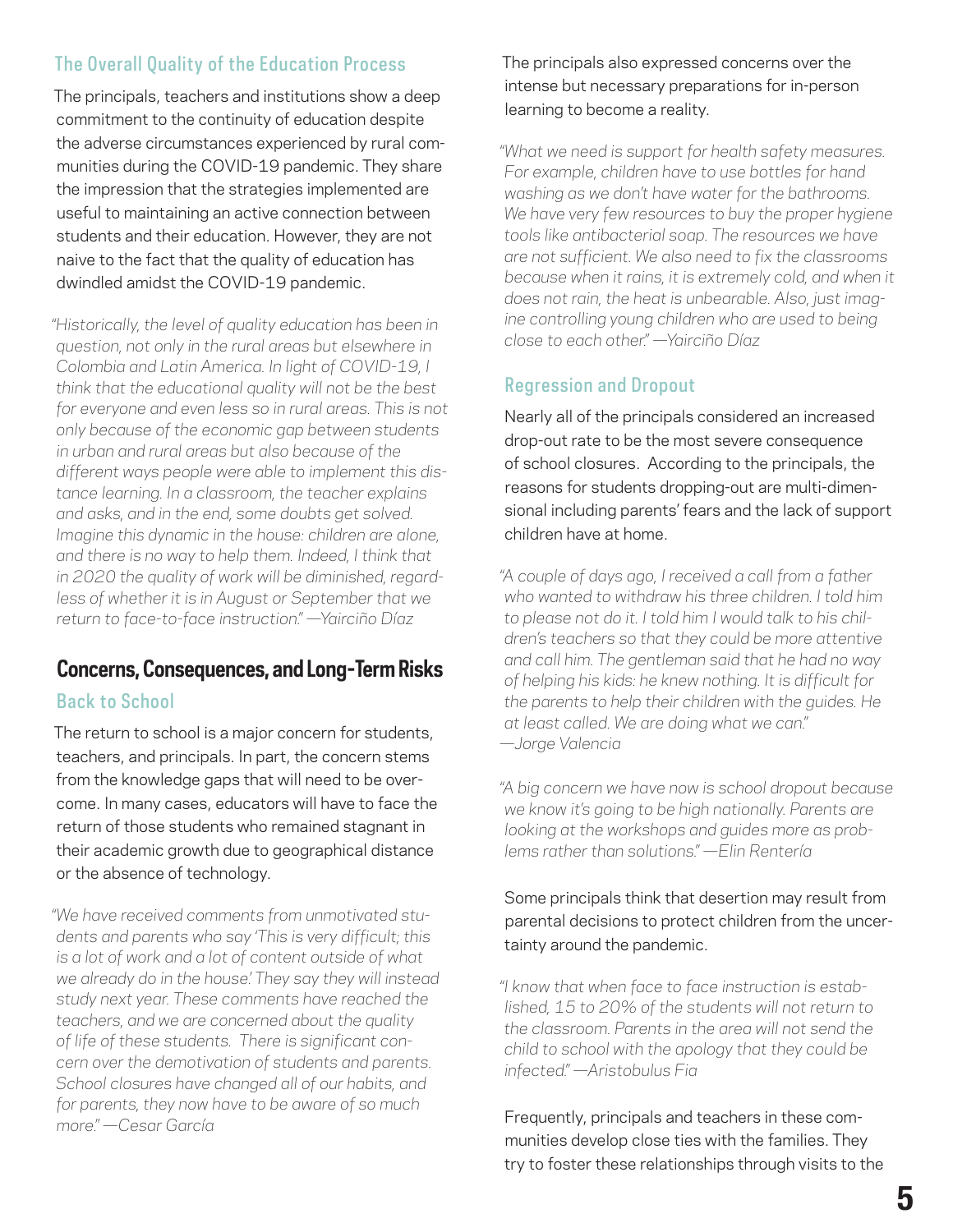#### communities where they discuss the importance of the continued effort of the educational process.

*"What we have tried to do is keep hope alive, and this can happen quickly. We do not want them to leave school. Although we do not have the rigor of the faceto-face classes, they are given all the comfort that there is something waiting for them. There are more than the tasks in the house. Because when a boy or girl from the rural area is in school, they are working [on schoolwork]. But in the home, they are cooking, [tending to] the cattle, bringing firewood, feeding the pigs. We just do not want them to drop out." —William Fernando Contreras*

### Emotional Impact on Teachers and Students

As a result of the pandemic, overcrowding in the home and severe economic strain have caused the emotional well being of parents and students to suffer. An increase in domestic violence, loss of social interaction, and the lack of an instructor have raised concerns among the principals about the well-being of their students.

*"I have heard from the students that this process gives them anxiety and depression. In the beginning, children felt they were on vacation; now, people are depressed. There are difficulties in the house because cohabiting is difficult, and being there and together all the time is hard. People are used to going to work, to having separate lives." —Adela Ortiz*

*"The emotional impact has been high. I especially noticed it at the beginning of the pandemic for students when I had to explain the whole situation. They felt their lives were at stake. Therefore, the motivation for them to continue studying, in some cases, was thwarted. For them, if there is the possibility of imminent death, it is not worth it to study." —Aristóbulus Figueroa*

The principals and teachers feel that the emotional impact is more significant for younger children. The emotional condition in addition to the lack of a reliable food and exercise has created a non-ideal environment for young students.

**"**

We are all contributing from our pockets, and we have no choice but to do so. **The areall contributing from our pockets,<br>and we have no choice but to do so.<br>Adela Ortiz**  *"For the children, it is hard. [...] The children that are used to playing outside cannot anymore. And the adolescent still has his phone. But the children in middle school and elementary are no longer on the street every day playing; they are not with their teacher, with their peers. Many are not eating well because they were used to the food at the school or because that was the only food they could get. It has impacted their social and emotional life [...]" —Mónica Zapata*

Families and children are not the only ones who have felt the emotional toll of school closures and COVID-19. Teachers and principals have also been impacted emotionally. They have not only had to assume a level of responsibility for which they were not prepared, but have seen daily routines drastically transform.

*"You can notice the worry in teachers. You can see that there is much concern over the development of their students. Some may take the initiative to care extra for those children and encourage them, so they understand that they are not alone in this process. […] Teachers are doing their best, even if it is hard." —Jorge López*

*"For them, it is a lifestyle change. Honestly, if choosing between virtual learning and face-to-face instruction, most choose face-to-face instruction. Now they feel that they have to be available for parents and students 24/7. We do send a work schedule, but the truth is that they have to be available when a parent calls because this means the family wants help, and it might be the only time they have to ask." —Edelmira Archbold*

The change in teacher schedules, sporadic contact with students and parents, and the increased time commitment required to develop new materials has elevated teacher stress levels. These stresses add to the frustrations that come with having to establish distance learning with minimal to no preparation.

*"Teachers complain that there is now a lot of work, more than before. Their energy is drained. They have had to buy data plans and increase energy usage in their homes to be able to reach all their students. Many have asked why the government is not providing these supplies. We are all contributing from our pockets, and we have no choice but to do so." —Adela Ortiz*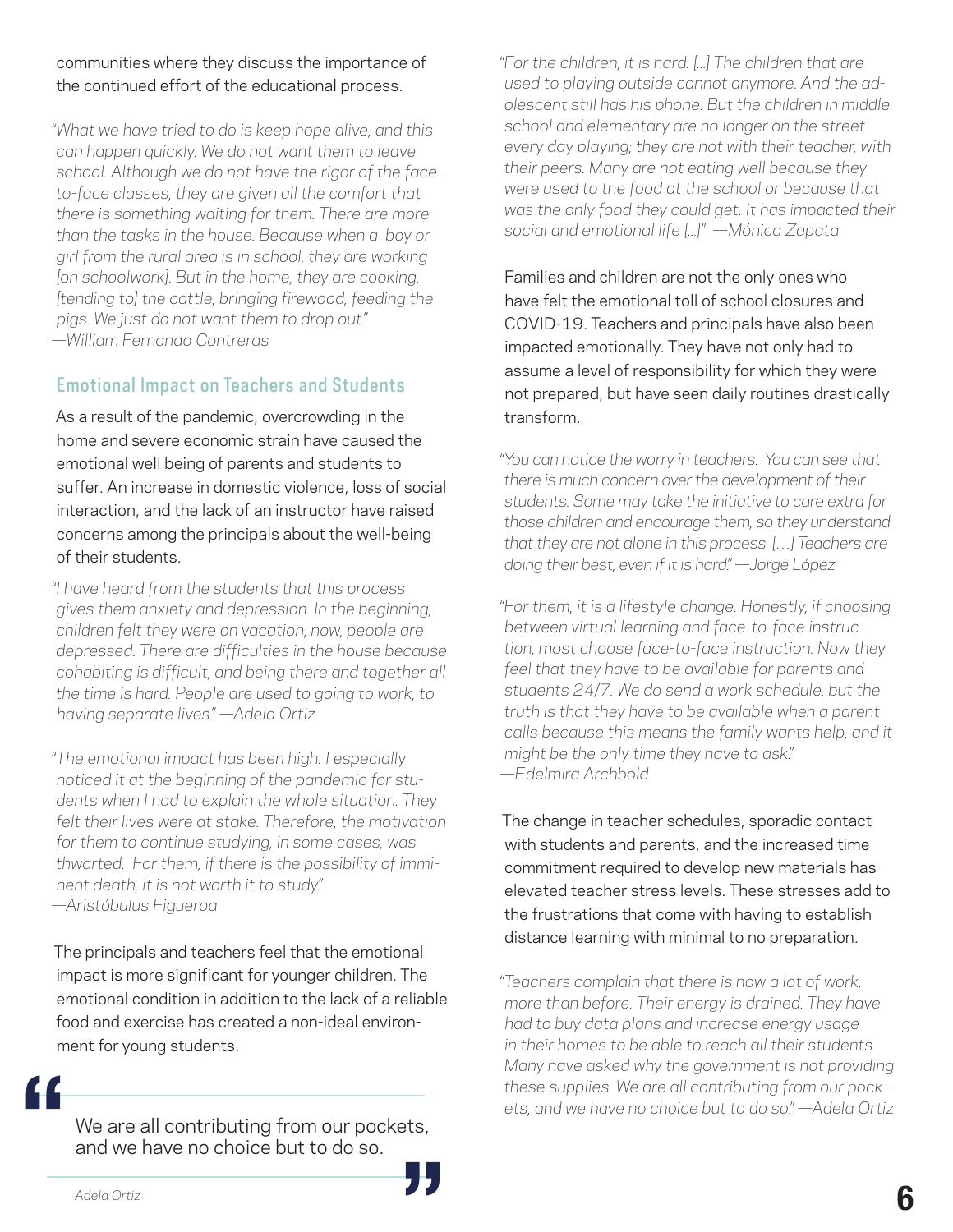*"We miss the classroom very much. We miss the interactions with the children. We send the workshops and work hard on them, so they are good, but it is not the same thing. Interaction is what allows learning." —Yadis Serna*

The emotional toll on teachers has been heavy. The toll manifests itself in extreme exhaustion, changes in sleep patterns, and anxiety. This emotional strain adds to the stress in their own families.

*"I notice that some teachers are frustrated with not being able to develop their work as they are used to. Teachers are not only afraid of the virus, but they are also going through painful moments. Some of their families have contracted the virus, some have died. So, they are also experiencing difficult times. On many occasions, we feel powerless; we try to tell them we will always be there, so they can in turn be there for their students." —Helberth Abreo*

*"This happened overnight. The government issued an order that we must go virtual, but it still took us all by surprise. We felt we were being asked to do the impossible. We have a lot of limitations. Now we are working more than before. Children are up at 5 am writing to the teachers before the parents leave. We do not even have time to eat or be with our own families. On top of this, we have a lot of technological limitations…but we do what we can." —William Fernando Contreras*

### School Feeding Programs and Nutrition

When the COVID-19 state of emergency was declared, the national education authorities stated that the beneficiaries of the School Feeding Programme (PAE) would continue to have access to the benefits of the program even though children were expected to stay at home. However, despite extreme conditions, coverage of the program has not been universal throughout the past few months. According to some of the principals, the government has not been able to guarantee the benefits of the program to all children enrolled.

*"The government says that they are in the process of hiring local suppliers. It has taken them so long that the food has not been delivered. Currently, with all that is happening, PAE means life or death for some. People are hungry, and everyone in rural areas lives in stratum 1 or 3. To be honest, I don't know how we are going to handle it." —Adela Ortiz*

*"The PAE program has not reached the students. The government also promised money, but that has not come either." —Leonardo García*

### Gender-related risks

It is well documented that gender gaps exist around the world in access, learning achievement and continuation in education, including Colombia.<sup>1</sup> This most frequently occurs at the expense of girls, although in some regions boys are at a disadvantage. Factors such as disability, poverty, geographical isolation, early marriage and pregnancy, gender-based violence, minority status and traditional attitudes about the status and role of women, which keep learners from equitably accessing education are exacerbated by COVID-19.<sup>2</sup> Parents, teachers, and principals in Colombia shared varying insights on the impact of COVID-19 on their young men and women.

*"Students are used to hanging out in groups, and boys do so more than girls. For example, last year, we were making a folk dance, and we had ten students participating: 9 boys and 1 girl. The lack of interaction will be harder for boys than it is for girls." —Leonardo García*

*"It is hard for us to interact with the girls because they are in the house, and when their mom goes to work, they are tasked with the house chores: cooking, cleaning, caring for their siblings. These chores have increased, and they are more likely to be taken on by a girl." —Adela Ortiz*

### The principals considered that the impact was widespread and equal for both men and women.

*"I see it as the same for both genders. I do not see girls suffering more or boys suffering more. We are all suffering. Gender does affect how we cope." —Yadis Serna*

*"In what we have perceived, there are no gender differences in how children are affected. Here the gap is economic: between those with means and those without." —Cesar García*

**"**

We felt we were being asked to do the<br>**impossible. We have a lot limitations.**<br>William Fernando Contreras impossible. We have a lot limitations.

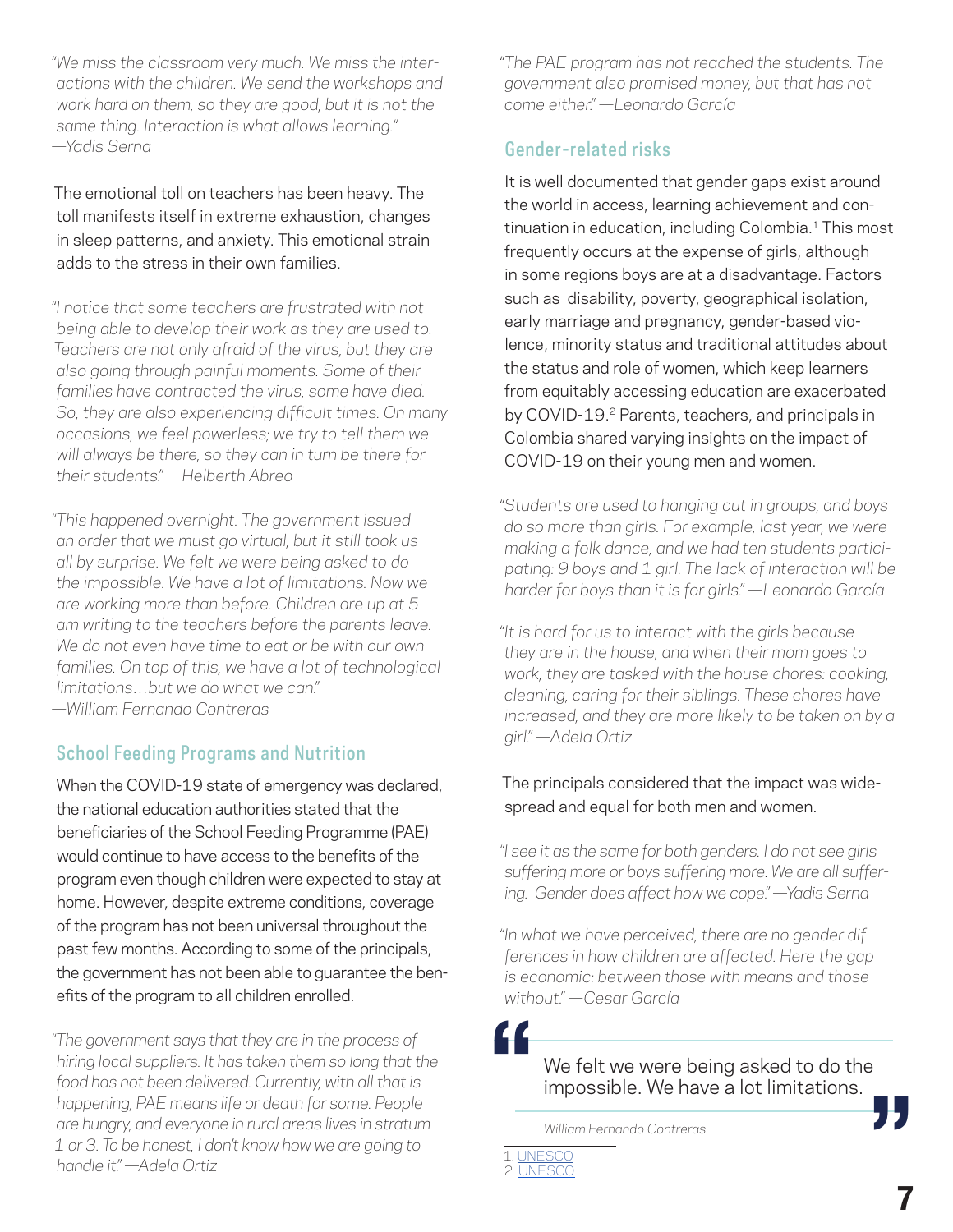# **The Role of the School as an Institution and Community Space**

In many districts, schools are the primary gathering or meeting place, and educators are essential figures in their communities. In remote and extremely vulnerable populations, the school can be the only institution present. Therefore, one of the largest impacts of school closures has been the loss of the school as a community space. To try and mitigate any of the ill-effects felt by this, many of the principals have tried to maintain connections to their community through sporadic visits.

*"On one visit, we spoke with the community, and many families thanked us for "not leaving them alone." They have no food, nothing. We decided with some other teachers to set up a fund to help these families. So far, we have collected 1,200,000 COP for them. We want to help people, and we will not leave them alone. There are many needs that are not being met." —Nestor Garzón*

*"There is no cell phone or internet signal for the school counselor to do daily check-ins. But our team has gone above and beyond. They have made some home visits, abiding by the different health and safety measures. They do so because they know families need this. The other forms of support are calls, videos, and guided activities. We want everyone to feel supported and do not want children to get out of the habit of going to school and learning." —Nestor Garzón*

The principals consider their active presence in the communities and their expressions of solidarity and support as indispensable actions to maintain their relationships and bonds with students and families.

*"I know that since they are not in the institution or school, they might drop out. And because of this, I have told them that I would like to go wherever I am needed to bring the materials or food. My teachers and psychologists will do the same: we do not want to lose anyone." —Felix Daniel Curtidor*

*"Some teachers go beyond just WhatsApp and have voluntarily gone to the houses to talk to parents. Our teachers do this because they know that we are at risk of losing children. Here in the rural areas, when the child is not in school, he/she is working in the fields." —William Fernando Contreras*

The dedication of principals and teachers has kept not only the students and parents happy but played an active role in the sustainability of the communities during the COVID-19 pandemic in Colombia.

Monitoring and Evaluation of the Learning Process In this time of uncertainty, it is vital to ensure that the learning process is sustainable and consistently supporting student education. In addition to creating new strategies to promote student learning, the principals are adapting the monitoring and evaluation of the learning process.

*"At this time, we are not as concerned about the final evaluation but are looking at the processes in a comprehensive way and doing so qualitatively. Each student has a folder where we store their work. The students who can communicate with the teacher via WhatsApp or phone, receive some feedback. But this is not most of them, and this is not a priority. When this all passes, we will do some form of evaluation." —Elin Rentería*

Despite the above, most principals share that designing unconventional teaching methods that meet the monitoring and evaluation criteria is challenging, and both teachers and principals have their concerns.

*"Even yesterday we were in a meeting, and the teachers asked how we were going to evaluate the learning process from home. How do we know that the students learned? We created a new system where we take student work and evaluate it, and their progress and understanding. We use this evaluation during the next workshop to help us identify the needs of the students. If we see that a student misses a lot, we develop more exercises for them on that particular type of problem. We send them a CD with videos to see if they can watch it to be better prepared for the next workshop." —Yadis Serna*

**"**

We want everyone to feel supported and do not want children to get out of the habit of going to school and learning. **CONFIDENTIATE:** The get out of the habit of going to school and learning.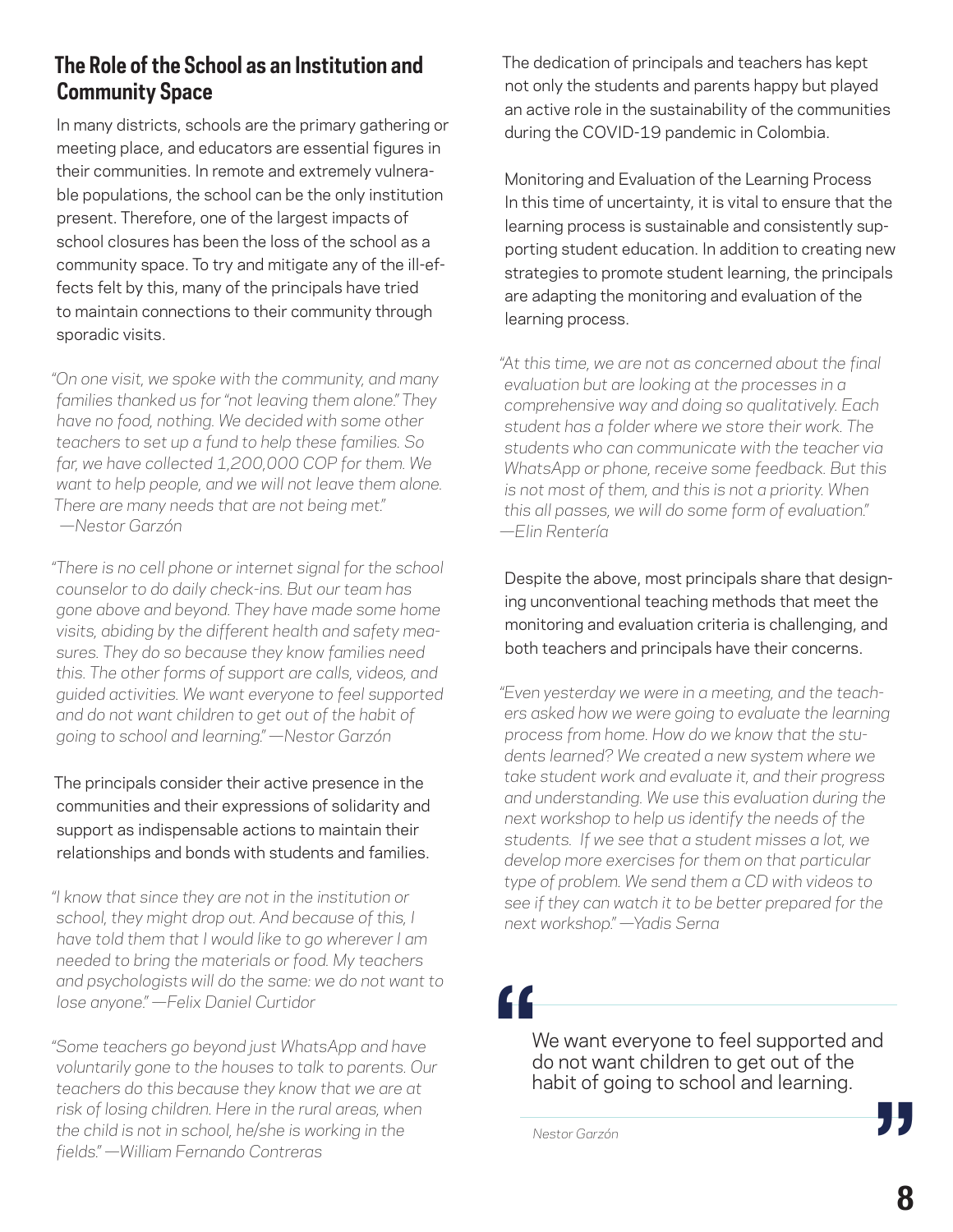# **Additional Details of the Educational Institutes**

The information in this table was collected during interviews with principals, coordinators, and teachers and represents their best estimates or perceptions of the categories outlined. As a result, responses differ according to the interviewee's preferred means of responding.

| Name of the<br>Institution           | Municipality/<br><b>Department</b> | Principal<br><b>Interviewed</b> | <b>Number of</b><br><b>Students</b>                                                                            | <b>Community feedback</b>                                                                                                           |
|--------------------------------------|------------------------------------|---------------------------------|----------------------------------------------------------------------------------------------------------------|-------------------------------------------------------------------------------------------------------------------------------------|
| IE Alto Del Obispo                   | San Agustín - Huila                | Adelia Ortiz                    | 497 students - preschool -<br>secondary                                                                        | Strata 1 and 2                                                                                                                      |
| IE Pueblo Nuevo                      | Sucre - Sucre                      | Leonardo García                 | 650 students total at the<br>main campus and alternate<br>venues.                                              | Stratum 1; rural peasant population                                                                                                 |
| IE Ospina Pérez                      | Palermo - Huila                    | Jorge Valencia                  | 300 students                                                                                                   | Stratum 1 and 2; high unmet basic<br>needs; no water treatment plant                                                                |
| <b>CE Santa Emilia</b>               | Belén de Umbría -<br>Risaralda     | Yadis Serna                     | 174 students at 12 loca-<br>tions                                                                              | Farmers; low level of schooling                                                                                                     |
| IE Justiniano Echa-<br>varria        | El Águila - Valle del<br>Cauca     | Mónica Zapata                   | 16 locations (13 in opera-<br>tion), 498 students, 10 in<br>Escuela Nueva and rural<br>middle school programs. | Part of a natural park with the pres-<br>ence of different entities.                                                                |
| IE Pablo VI                          | Darien - Valle del Cauca           | Carlos Humberto<br>Serna        | 6 locations. 135 students<br>at the main campus, 40<br>students at other locations<br>- 172 students in total  | Farmers from Calle del Cauca and<br>Antioquia                                                                                       |
| IE Buena Vista                       | La Dorada - Caldas                 | Nestor Garzón                   | 4 locations, multi-grade<br>classrooms, 326 students                                                           | Farmer households; agriculture and<br>fisheries; family fragmentation                                                               |
| IE Jorge Alberto<br>Gómez            | Granada - Antioquia                | Cesar García                    | 1500 students, 3 rural<br>venues, 2 urban                                                                      | Strata 0, 1, 2, 3                                                                                                                   |
| CE Tinitacita                        | Amalfi - Antioquia                 | Jorge López                     | Preschool grade-grade 8,<br>attending grade 9 extend-<br>ing education                                         | Vulnerable groups, dispersed rural<br>schools, with some social programs                                                            |
| IE Indígena San<br>Juan Bosco        | Leticia - Amazonas                 | Helberth Abreo                  | 1172 students enrolled                                                                                         | Strata 0 and 1; vulnerable popula-<br>tion; live in indigenous communities<br>across rivers and roads; no access<br>to the internet |
| IE La Libertad                       | Puerto Asís - Putumayo             | Elín Rentería                   | 456 students, 26 teach-<br>ers, and 9 rural locations                                                          | Peasant population; affected by<br>armed conflict; head of household<br>is the mother; 20% indigenous<br>communities                |
| IE Brooks Hill Bilin-<br>gual School | San Andrés                         | Edilmira Archbold               | 1005 students, preschool<br>-grade 11                                                                          | 60% Raizal, <sup>3</sup> 40% residents,<br>speak English, Spanish, and Creole<br>English                                            |
| IE Junín                             | Providencia                        | Julieta Hooker                  | 532 student, preschool -<br>grade 11                                                                           |                                                                                                                                     |
| IE San Pedro Claver                  | San Felipe- Guainía                | Elkin Granda                    | 240 students                                                                                                   | 90% indigenous students - ethnic<br>Yarunani ethnicity (Venezuelan)-<br>population                                                  |